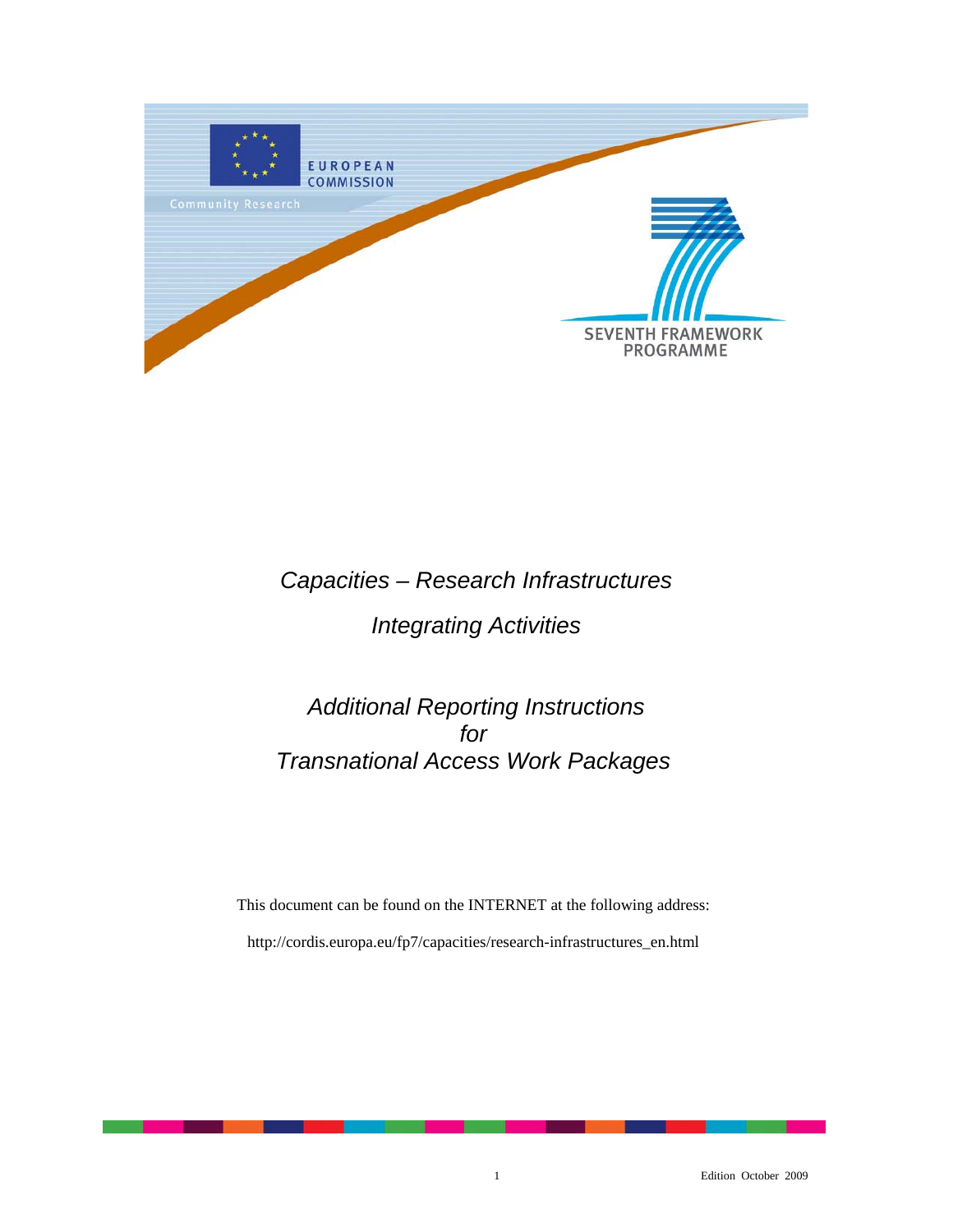*"Guidance notes on project reporting" can be found on CORDIS website at the following address: http://cordis.europa.eu/fp7/find-doc\_en.html*

*The additional instructions provided in this document will help you to report specifically on the Transnational Access activities under section 3.3 of the periodic report (Work progress and achievements during the period) as specified in the "Guidance notes".* 

## *For each of the Transnational Access Work Packages you should provide the following information:*

### Description of the publicity concerning the new opportunities for access

*[In the first periodic report describe the measures taken to publicise to research teams throughout Europe the opportunities for access open to them under the Grant Agreement. In the following periodic reports indicate only additional measures and changes.]* 

### Description of the selection procedure

*[In the first periodic report describe the procedure used to select users: organisation of the*  **Selection Panel, selection criteria<sup>1</sup> employed by the Selection Panel, etc. Specify if feedback is** *given to rejected applicants and in which form. In the following periodic reports indicate only changes to the existing procedure.* 

*Indicate date and venue of the selection meetings.* 

*Give in Annex 1 the list of the Selection Panel members for the reporting period as well as the number of eligible user-projects submitted to the panel during the reporting period and the number of the selected ones.* 

*If the Selection Panel composition has been modified during the reporting period indicate the changes in this section. ]* 

## Transnational Access activity

[Give an overview of the user-projects<sup>2</sup> and users supported in the reporting period *indicating their number, their scientific fields and other relevant information extracted from the MS access database.* 

*In addition you must provide:* 

i<br>L

- *in Annex 2 ("List of User-Projects") the list of user-projects for which costs have been incurred in the reporting period. For each user-project give acronym, title, objectives, main achievements and difficulties encountered, and the amount of access granted to it on each installation in the reporting period.*
- *in Annex 3 ("List of Users") the list of users in the reporting period. List only the following categories:* 
	- *the group leaders of the user-projects listed in Annex 2,*

<sup>1</sup> See Annex III to the Grant Agreement for Infrastructures (Specific provisions for transnational access acrivities) regarding "Eligibility and selection of the user groups", section III-3.

 $2A$  *user-project* is a proposal submitted by a user group to the infrastructure(s) and approved by the infrastructure(s) selection panel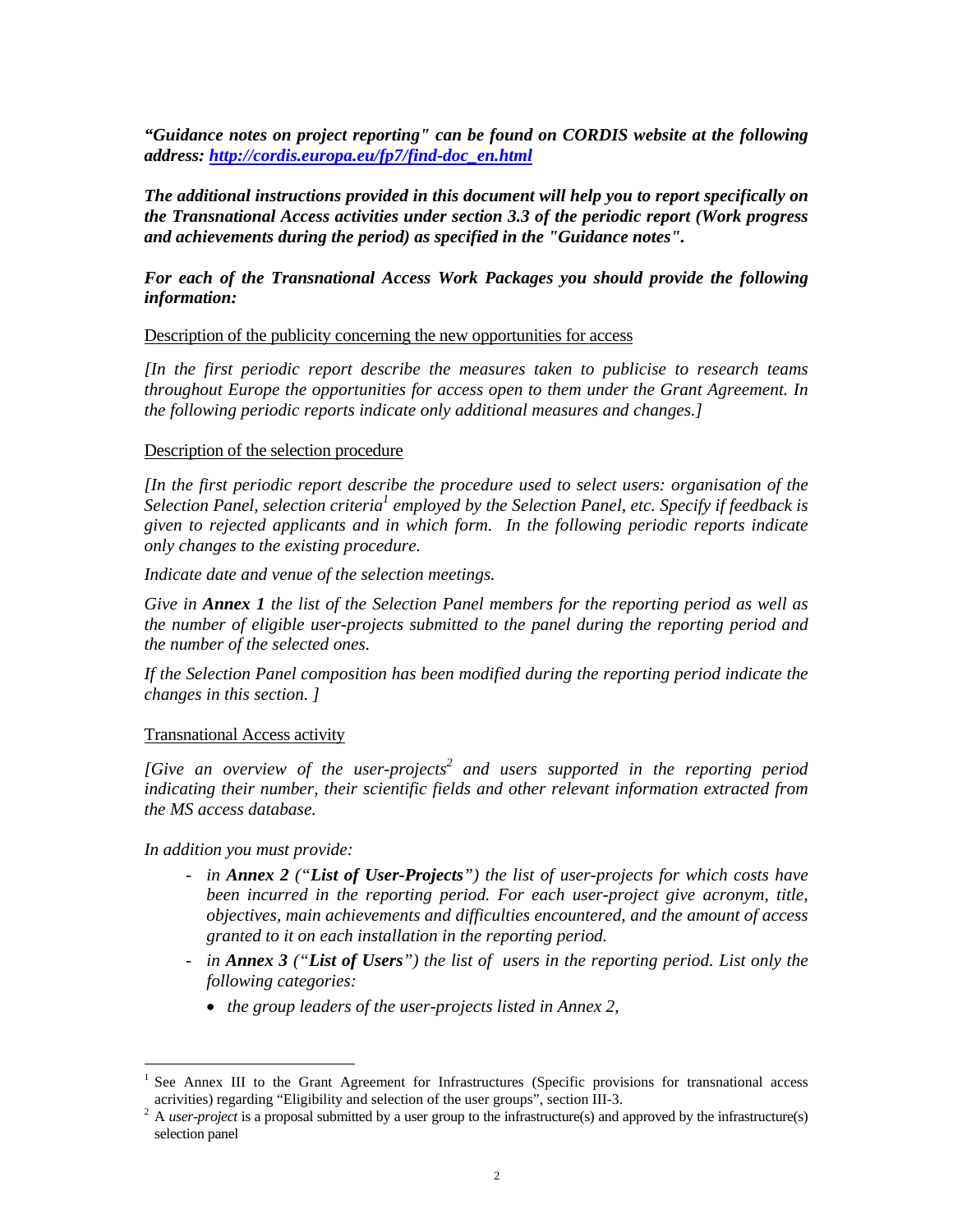- *the users who have visited the infrastructure and have had access to its installations;*
- *the users who have used the infrastructure through remote access (if applicable).*

*Do not include users internal to the infrastructure and user group members, other than the group leader, who have not made direct use (physically or remotely) of the infrastructure.]* 

### Scientific output of the users at the facilities

*[Give highlights of important research results from the user-projects supported under the grant agreement.* 

*Give in Annex 4 the list of publications that have appeared in peer-reviewed journals (or peer-reviewed conference proceedings) during the reporting period and resulting from work carried out under the Transnational Access activity. List only publications that acknowledge the support of the European Community - Research Infrastructure Action under the FP7 "Capacities" Specific Programme.* 

*For each publication indicate the acronym of the user-project that have led to the publication itself. If the publication is available on Internet indicate its Web address.]* 

## User meetings

*[If any user meetings have taken place in the reporting period, indicate for each of them the date, the venue, the number of users attending the meeting and the overall number of attendees.]* 

## Annexes

*[Annexes 1 to 4 should be produced by completing the relevant forms in the reporting MS Access Database that each co-ordinator has received by e-mail from the Commission (see the "Explanatory Notes for completing the MS-Access Forms" in the following pages). A printed copy of the forms must be attached to the paper copy of the Periodic Report. The data provided in the database will be used by the Commission to monitor the Research Infrastructure programme and its impact on the various European scientific communities.]* 

*Annex 1 – Composition of the Users Selection Panel* 

*[Use the "Selection Panel" form in the above mentioned MS Access Database.]* 

*Annex 2 – List of User-Projects* 

*[Use the "List of User-Projects" form in the above mentioned MS Access Database.]* 

#### *Annex 3 – List of Users*

*[Use the "List of Users" form in the above mentioned MS Access Database.]* 

*Annex 4 – List of Publications (from work carried out under the Transnational Access activity). [Use the "List of Users' Publications" form in the above mentioned MS Access Database.]*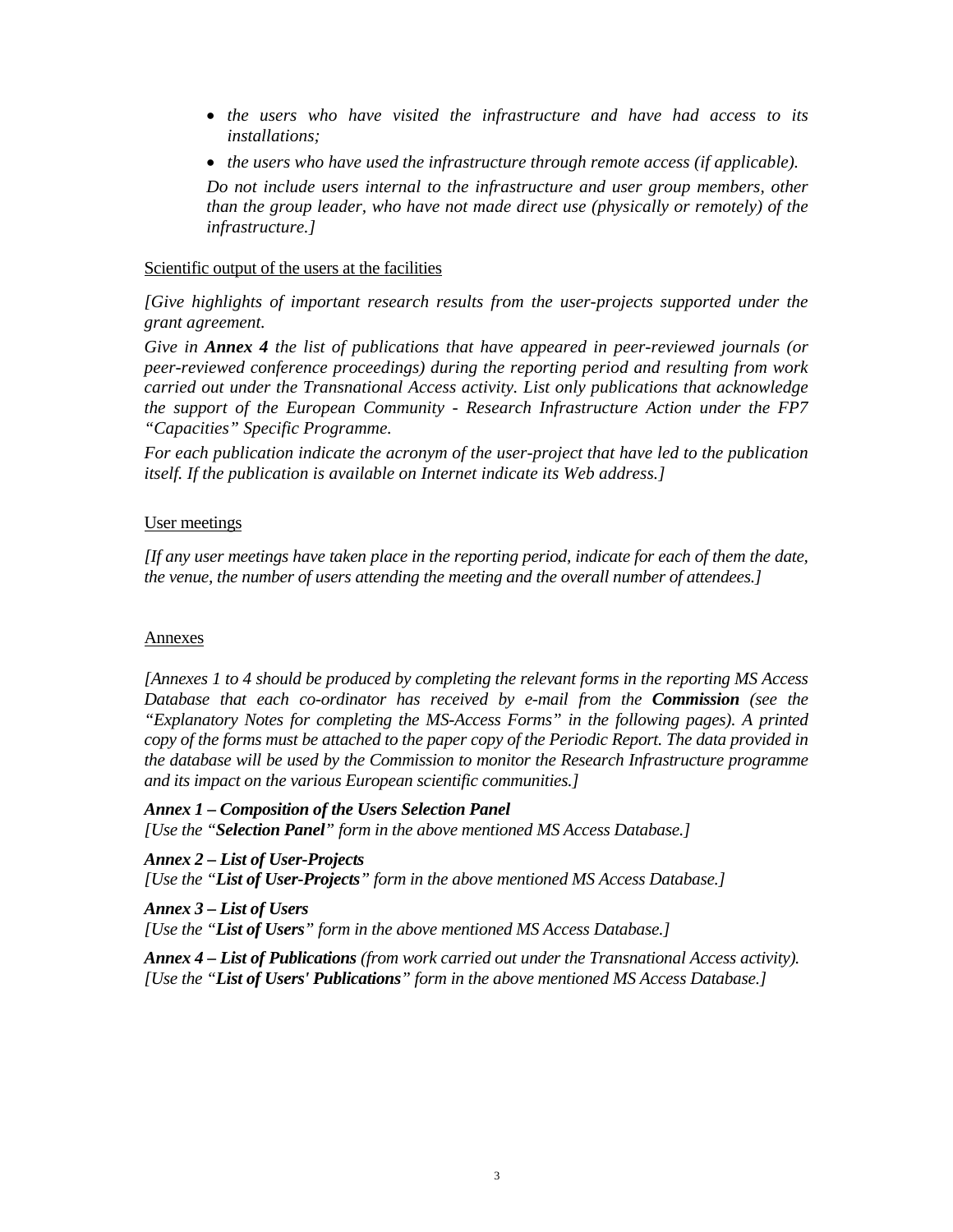## *Explanatory Notes for Completing MS-Access Forms*

*Please note that the information contained in the MS-Access file will be uploaded automatically in our internal database. Therefore, do not modify the format of the tables and provide all the information requested. Do not leave any field empty if not explicitly allowed. The list of fields is not exhaustive, only fields that need instructions have been mentioned below.* 

### **Entry page**

*Eligible User-projects:* give the number of proposals for user-projects considered eligible for scientific evaluation in the reporting period. Do not count the projects for which the user groups do not fulfil the eligibility criteria indicated in the Grant Agreement (e.g. a project with a group leader working in the same country of the infrastructure operator).

*Selected User-projects:* indicate the number of proposals selected for support in the reporting period.

#### **Selection Panel Form** (Annex 1)

Only Selection Panel members **active at the end of the reporting period** should be declared in this form.

*Reporting Period:* PR1, PR2, PR3, ... according to the actual reporting period:  $1^{st}$ ,  $2^{nd}$ ,  $3^{rd}$ , ... (e.g. all Selection Panel members reported during the first reporting period have "PR1" specified in that column).

*Infrastructure Short Name:* select from the drop-down menu the infrastructure where the Panel member served on selection of user groups. If the Selection Panel is the same for all the infrastructures in the project, even when it is subdivided into thematic subpanels, select "ALL".

*Family name and First name(s):* write them in an identical way throughout all Annual Reports. Use plain text (avoid all capital letters style) and if the name is composite separate the different words with a single blank space or, when required, a hyphen (e.g. Family Name: "Lopez Ferrero", First Name(s): "Jean-Luc").

*Home Institution Name:* indicate the name of the institution where the panel member works and, between brackets, his/her position in the institution.

*Additional information:* use this optional field for any additional information you would like to provide on the selection panel member (e.g. thematic or installation subpanel membership, activity period if different from the reporting period, etc.).

#### **List of User-Projects** (Annex 2)

**Only** user-projects approved by the selection panel and **for which costs have been incurred** in the reporting period should be declared in these forms. A user-project can use more than one installation and infrastructure; list them in the "Installation Use" section.

*Reporting Period:* PR1, PR2, PR3, ... according to the actual reporting period:  $1^{st}$ ,  $2^{nd}$ ,  $3^{rd}$ , ... (e.g. all user-projects reported during the first reporting period have "PR1" specified in this column).

*User-Project Acronym:* it is the user-project identifier and **must be unique** under the grant agreement. The same user-project should always be referred to with the same acronym over its lifetime within the grant agreement when it appears over more than one reporting period. Avoid any special character and write it always in an identical way. The length cannot exceed 20 characters.

*User-Project Title:* indicate the title of the user-project. Use no more than 255 characters.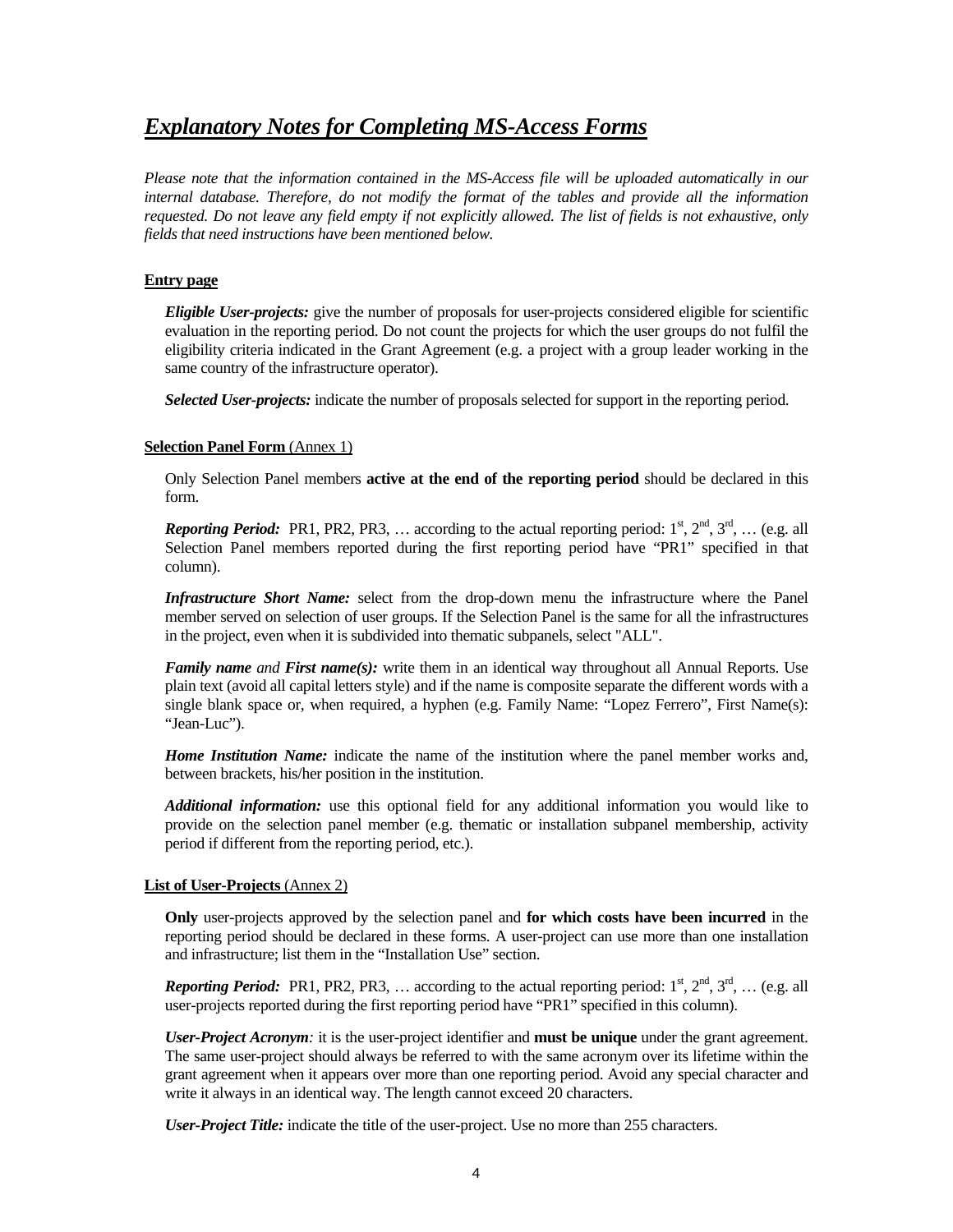*Continuation:* indicate yes (Y) if the user-project is a continuation of a project that started under the previous reporting periods.

*Main Scientific Field:* select from the drop-down menu the general discipline that describes the field of science of the user-project.

*Specific Discipline:* select from the drop-down menu the specific discipline the User-Project relates to.

*User-Project Objectives:* write the short-term, medium and long-term objectives of the User-Project using the information provided by the Group Leader. Use no more than 250 words.

*User-Project Achievements:* describe the main achievements obtained and possible impacts, as well as possible difficulties encountered during the execution of the User-Project using the information provided by the Group Leader. Use no more than 250 words.

#### **Installation Use**

*Infrastructure Short Name, Installation ID and Installation Short Name:* select the infrastructure/installation used by the User-Project from the list of infrastructures/installations in the drop-down menu.

*Amount of Access Delivered:* give the amount of access delivered to the user group on the specific installation during the reporting period.

#### **List of Users** (Annex 3)

Only external **users that have made direct use (physically or remotely) of the infrastructure during the reporting period and group leaders** should be declared in this form. Do not include other user group members. A user can participate in more than one user-project and will have a different record for each of the user-projects he joined. A user can also have access, under the same user-project, to more than one installation and infrastructure.

*Reporting Period:* PR1, PR2, PR3,... according to the actual reporting period:  $1^{st}$ ,  $2^{nd}$ ,  $3^{rd}$ , ... (e.g. all users reported during the first reporting period have "PR1" specified in this column).

*User-Project Acronym:* select the acronym of the User-Project in which the user participates from the list of those indicated in Annex 2.

*Family name and First name(s):* they are the user identifiers and must be written in an identical way throughout all Periodic Reports. Use plain text (avoid all capital letters style) and if the name is composite separate the different words with a single blank space or, when required, a hyphen (e.g. Family Name: "Lopez Ferrero", First Name(s): "Jean-Luc").

*Birth Year:* use the format yyyy.

*Nationality:* if 'OTHER', specify the country name in the next field

*Research Status:* select from the drop-down menu one of the following codes: UND= Undergraduate, PGR=Post-Graduate (student with a first University degree or equivalent), PDOC= Post-doctoral researcher, TEC= Technician, EXP=Experienced researcher (professional researcher).

*Scientific Background:* indicate the scientific background of the user. It is possible to select, from the drop-down menus, up to three scientific fields in priority order (*Sci. Field 1* is the main one).

*Home Institution Type:* select from the drop-down menu one of the following codes: UNI= University and other higher education organisations, RES= Public research organisation (including international research organisation as well as private research organisation controlled by a public authority), SME= Small or Medium Enterprise, PRV= Other Industrial and/or profit Private organisation, OTH= Other organisation not fitting in one of the above categories.